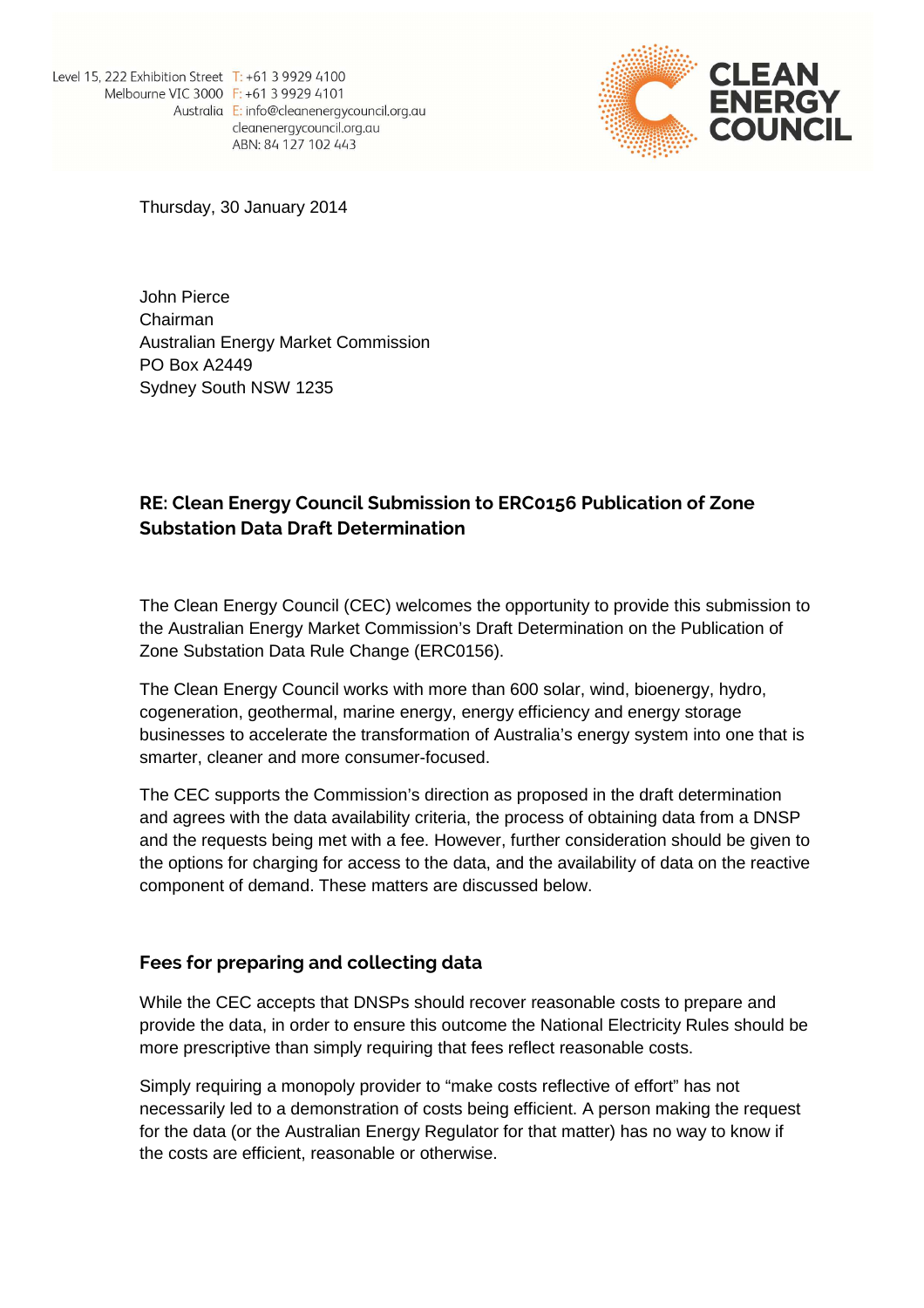

Draft clause 5.13A(d)(7) should require that DNSPs demonstrate that their fees are reasonable by providing a cost breakdown demonstrating hours, rates and expenses relevant to the task. This approach would also be likely to remove the need for the Australian Energy Regulator to regulate the price of this service, and therefore avoid any associated transitional arrangements.

## **Availability of data on the reactive component of demand**

While it is reasonable to expect that the basic form of available raw data will be real power in MW. There are many cases where the corresponding reactive component of the demand is also recorded (either as MVA, MVAr or Power Factor).

This additional piece of information is a significant component of any analysis for which the data may be used. In its absence any modelling undertaken will have lower value due to the lost accuracy introduced by an estimated reactive component.

As written cl. 5.13A(b) of the draft rule implies that the provision of this information is entirely optional for the DNSP. Despite this it is extremely likely that, where recorded, it will be very simple to extract information on the reactive component in the same step as extracting the real power component. The reactive component will simply be an additional column in the same data file.

Where the reactive component is not recorded the DNSP should be able to provide an indication of the values which are used in its planning processes for the zone substation in question. This may simply be an estimated average power factor for example. Since the DNSP holds the requisite knowledge of its network it is best placed to provide this estimate.

In addition, with the prevalence of more intelligent metering and control systems expected to be included in distribution systems in the short term, it is anticipated that the reactive component of zone substations' demand will become more readily accessible over time. On this basis the CEC believes that the draft cl. 5.13A(b)(4) and (5) will rapidly lose relevant as this occurs.

The final cl. 5.13A(b)(4) should require that, where the reactive component of demand is recorded, the DNSP provides reactive power, apparent power or power factor data (as is available). In the absence of any recorded reactive component the DNSP should be required provide an indicative power factor relevant to that zone substation.

## **Summary**

The CEC reiterates support for the proposed rule change and expects that the publication of zone substation demand data with appropriate detail will create opportunities for a broad range of benefits. The CEC believes that the incremental